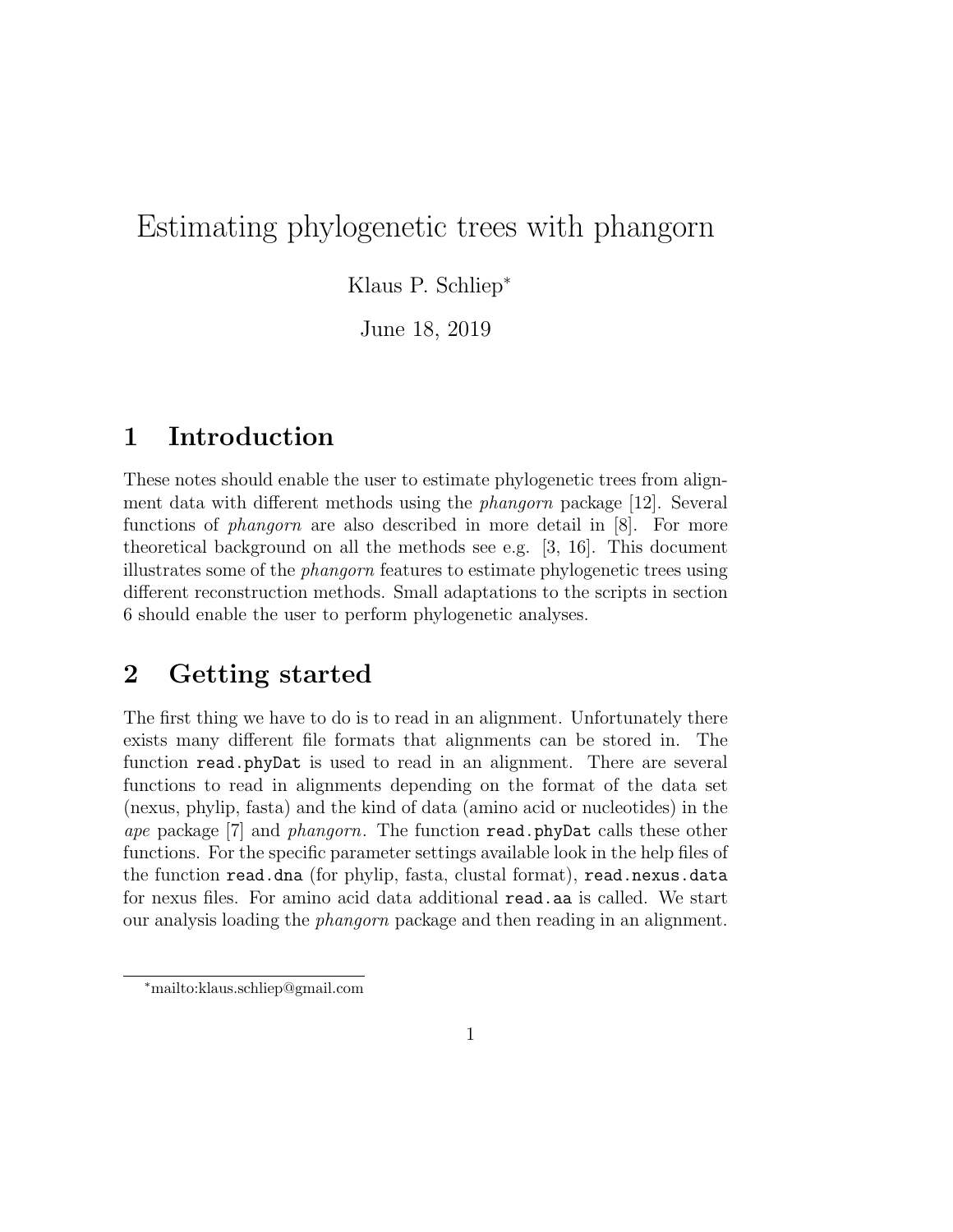```
> library(ape)
```

```
> library(phangorn)
```

```
> fdir <- system.file("extdata/trees", package = "phangorn")
```

```
> primates <- read.phyDat(file.path(fdir, "primates.dna"), format = "interleaved")
```
#### 3 Distance based methods

After reading in the alignment we can build a first tree with distance based methods. The function dist.dna from the ape package computes distances for many DNA substitution models. To use the function dist.dna we have to transform the data to class DNAbin. For amino acids the function dist.ml offers common substitution models (for example "WAG", "JTT", "LG", "Dayhoff", "cpREV", "mtmam", "mtArt", "MtZoa" or "mtREV24").

After constructing a distance matrix we reconstruct a rooted tree with UPGMA and alternatively an unrooted tree using Neighbor Joining [11, 14]. More distance methods like fastme are available in the *ape* package.

```
> dm <- dist.ml(primates)
> treeUPGMA <- upgma(dm)
> treeNJ <- NJ(dm)
```
We can plot the trees treeUPGMA and treeNJ (figure 1) with the commands:

```
> layout(matrix(c(1,2), 2, 1), height=c(1,2))
> par(max = c(0,0,2,0) + 0.1)> plot(treeUPGMA, main="UPGMA")
> plot(treeNJ, "unrooted", main="NJ")
```
Distance based methods are very fast and we will use the UPGMA and NJ tree as starting trees for the maximum parsimony and maximum likelihood analyses.

### 4 Parsimony

The function parsimony returns the parsimony score, that is the number of changes which are at least necessary to describe the data for a given tree. We can compare the parsimony score or the two trees we computed so far:

```
> parsimony(treeUPGMA, primates)
[1] 751
> parsimony(treeNJ, primates)
```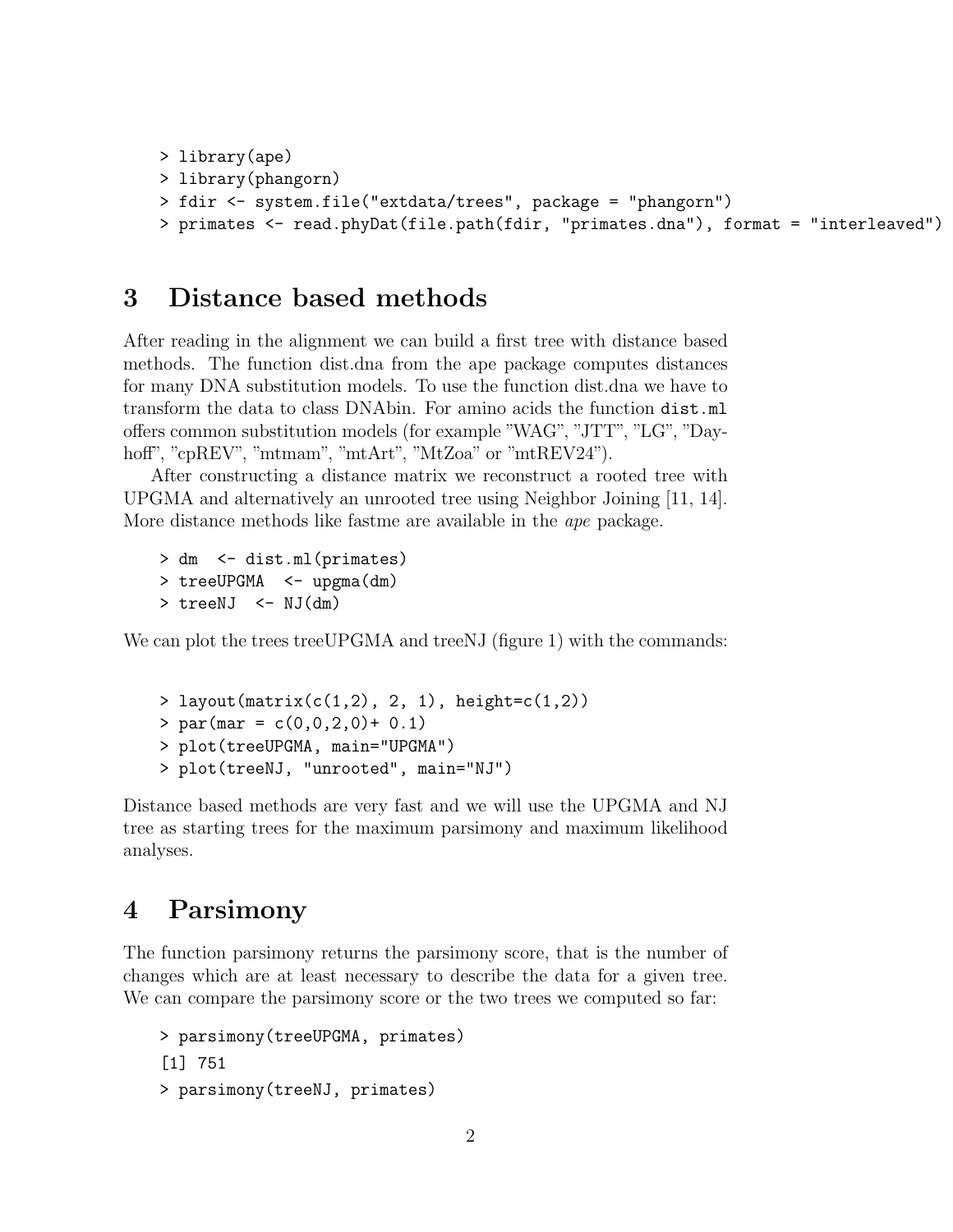

**NJ**



Figure 1: Rooted UPGMA tree and unrooted NJ tree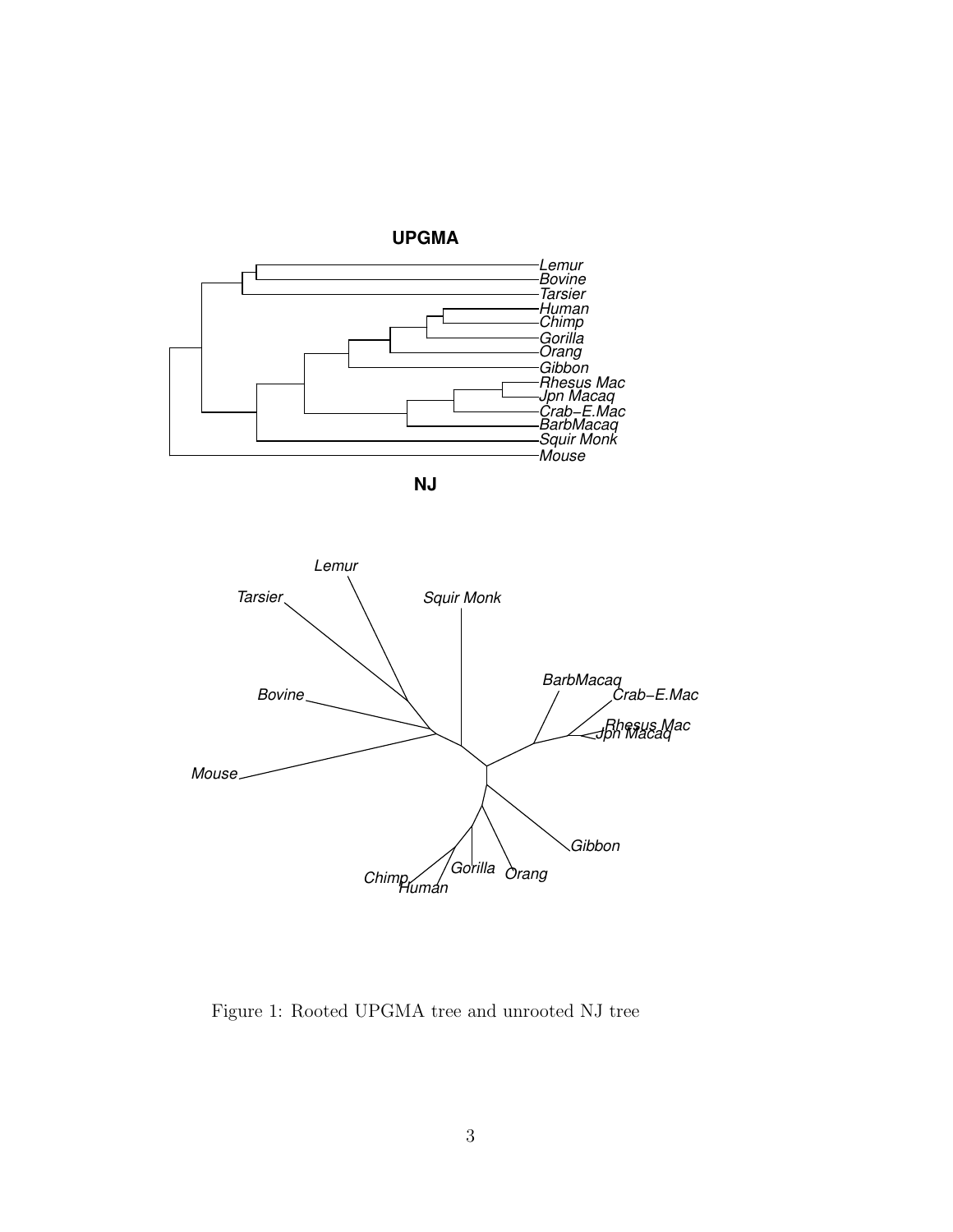#### [1] 746

The function optim.parsimony performs tree rearrangements to find trees with a lower parsimony score. The tree rearrangement implemented are nearest-neighbor interchanges (NNI) and subtree pruning and regrafting (SPR). The later one only works so far with the fitch algorithm. However is also a version of the parsimony ratchet [6] implemented, which is likely to find better trees than just doing NNI / SPR rearrangements.

```
> treePars <- optim.parsimony(treeUPGMA, primates)
Final p-score 746 after 1 nni operations
> treeRatchet <- pratchet(primates, trace = 0)
> parsimony(c(treePars, treeRatchet), primates)
[1] 746 746
```
For small data sets it is also possible to find all most parsimonious trees using a branch and bound algorithm [4]. For data sets with more than 10 taxa this can take a long time and depends strongly on how tree like the data are.

```
> (trees <- bab(subset(primates,1:10)))
```
### 5 Maximum likelihood

The last method we will describe in this vignette is Maximum Likelihood (ML) as introduced by Felsenstein [2]. We can easily compute the likelihood for a tree given the data

```
> fit = pml(treeNJ, data=primates)
> fit
 loglikelihood: -3074.952
unconstrained loglikelihood: -1230.335
Rate matrix:
 a c g t
a 0 1 1 1
c 1 0 1 1
g 1 1 0 1
t 1 1 1 0
Base frequencies:
0.25 0.25 0.25 0.25
```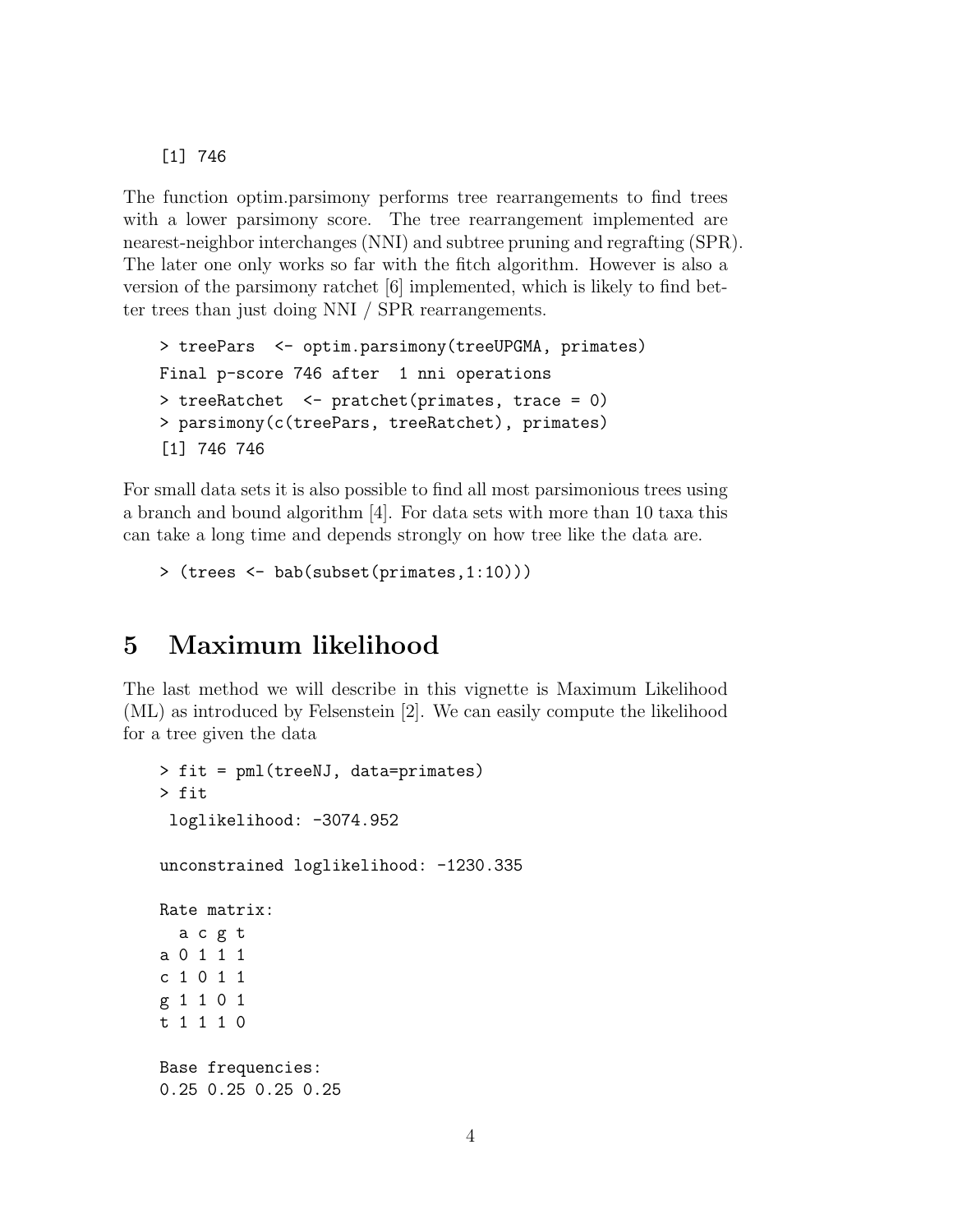The function pml returns an object of class pml. This object contains the data, the tree and many different parameters of the model like the likelihood. There are many generic functions for the class Robjectpml available, which allow the handling of these objects.

```
> methods(class="pml")
[1] AICc BIC anova logLik plot print simSeq update vcov
see '?methods' for accessing help and source code
```
The object fit just estimated the likelihood for the tree it got supplied, but the branch length are not optimized for the Jukes-Cantor model yet, which can be done with the function optim.pml.

```
> fitJC <- optim.pml(fit, TRUE)
> logLik(fitJC)
```
With the default values pml will estimate a Jukes-Cantor model. The function update.pml allows to change parameters. We will change the model to the GTR +  $\Gamma(4)$  + I model and then optimize all the parameters.

```
> fitGTR <- update(fit, k=4, inv=0.2)
> fitGTR <- optim.pml(fitGTR, model="GTR", optInv=TRUE, optGamma=TRUE,
+ rearrangement = "NNI", control = pml.control(trace = 0))
> fitGTR
loglikelihood: -2613.87
unconstrained loglikelihood: -1230.335
Proportion of invariant sites: 0.007783057
Discrete gamma model
Number of rate categories: 4
Shape parameter: 3.943879
Rate matrix:
          a c g t
a 0.0000000 0.502426533 18.551903147 0.3100171
c 0.5024265 0.000000000 0.009311969 8.1226661
g 18.5519031 0.009311969 0.000000000 1.0000000
t 0.3100171 8.122666125 1.000000000 0.0000000
Base frequencies:
0.3844382 0.3822246 0.04014874 0.1931885
```
With the control parameters the threshols for the fitting process can be changed. Here we want just to supress output during the fitting process.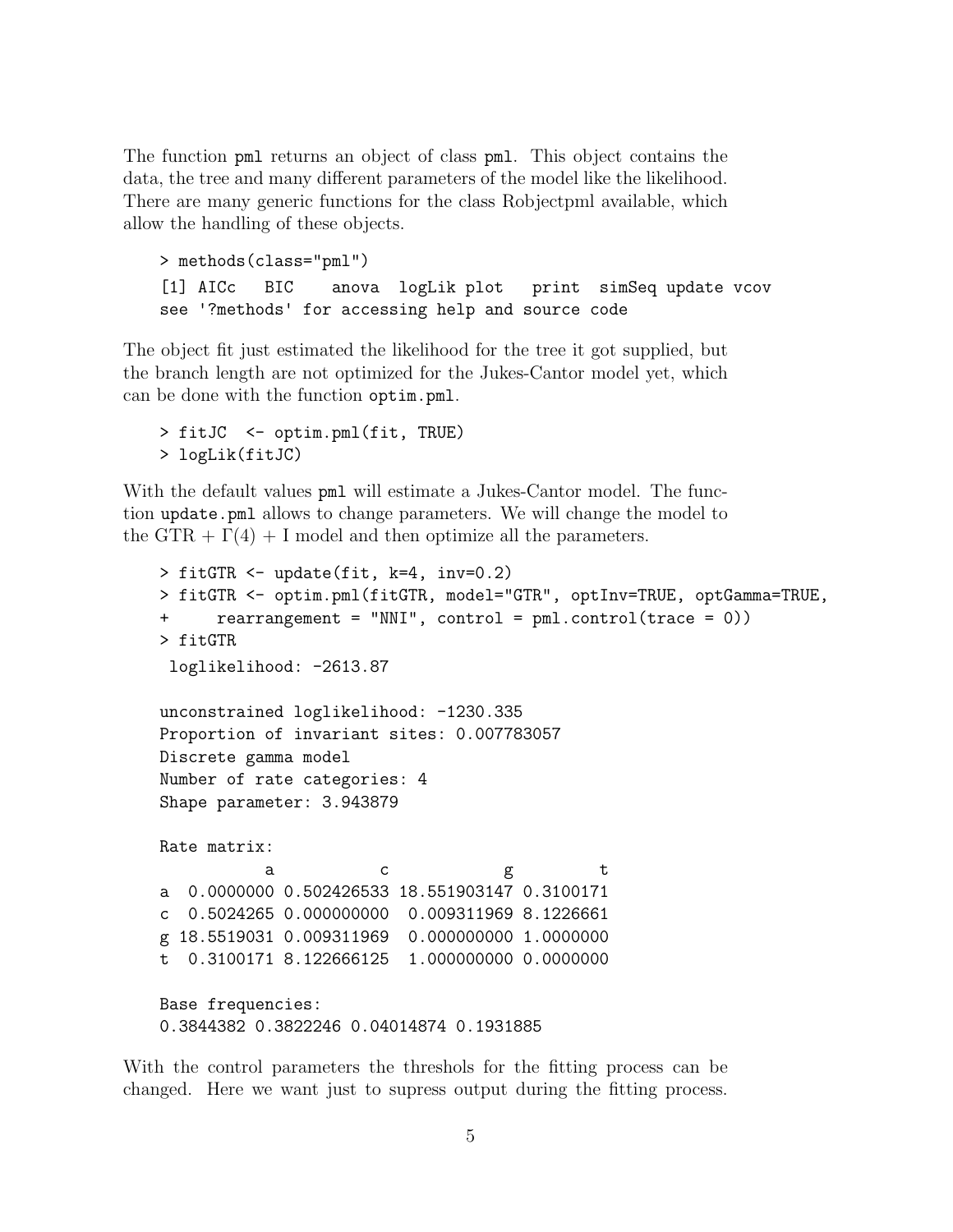For larger trees the NNI rearrangements often get stuck in local maxima. We added two stochatic algorithm to improve topology search. The first (set rearrangement="stochastic") performs stochastic rearrangements similar as in [5], which makes random NNI permuation to the tree, which than gets optimised to escape local optima. The second option (rearrangement="ratchet") perform the likelihood ratchet [15].

While these algorithms may find better trees they will also take more time.

```
> fitGTR <- optim.pml(fitGTR, model="GTR", optInv=TRUE, optGamma=TRUE,
     rearrangement = "stochastic", control = pm1.contrib(true = 0)> fitGTR
loglikelihood: -2608.382
unconstrained loglikelihood: -1230.335
Proportion of invariant sites: 0.005680987
Discrete gamma model
Number of rate categories: 4
Shape parameter: 3.048765
Rate matrix:
          a c g t
a 0.0000000 0.513634622 31.482649555 0.3731632
c 0.5136346 0.000000000 0.007095532 13.3259380
g 31.4826496 0.007095532 0.000000000 1.0000000
t 0.3731632 13.325937960 1.000000000 0.0000000
Base frequencies:
0.3935085 0.3790704 0.04027771 0.1871434
```
#### 5.1 Model selection

We can compare nested models for the JC and  $GTR + \Gamma(4) + I$  model using likelihood ratio statistic

```
> anova(fitJC, fitGTR)
Likelihood Ratio Test Table
 Log lik. Df Df change Diff log lik. Pr(>|Chi|)
1 -3068.3 25
2 -2608.4 35 10 919.83 < 2.2e-16
```
with the Shimodaira-Hasegawa [13] test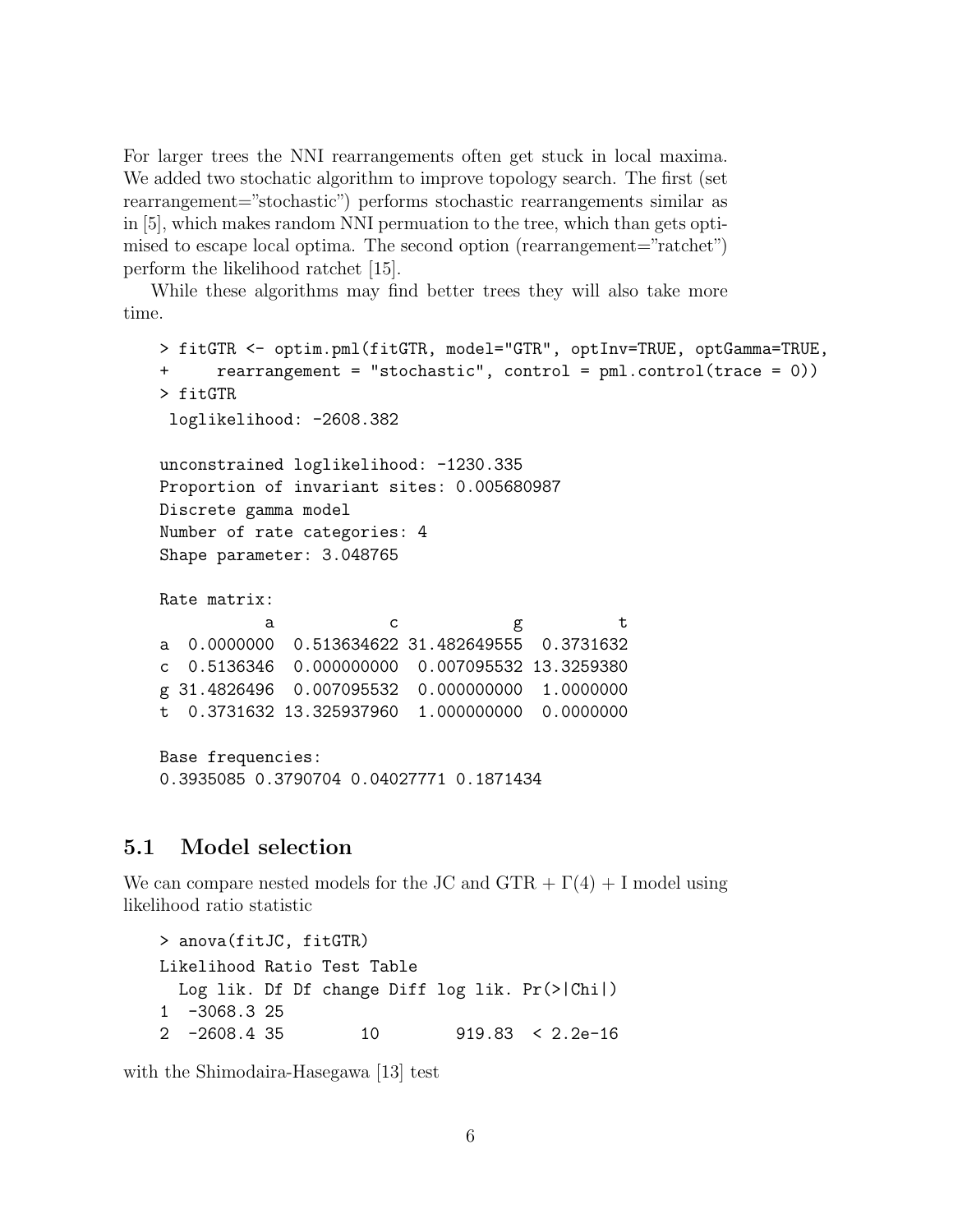```
> SH.test(fitGTR, fitJC)
        Trees ln L Diff ln L p-value
   [1,] 1 -2608.382 0.0000 0.4997
   [2,] 2 -3068.295 459.9134 0.0000
or with the AIC
   > AIC(fitJC)
   [1] 6186.59
   > AIC(fitGTR)
   [1] 5286.763
   > AICc(fitGTR)
   [1] 5299.62
   > BIC(fitGTR)
   [1] 5407.399
```
An alternative is to use the function modelTest to compare different nucleotide or protein models the AIC, AICc or BIC, similar to popular programs ModelTest and ProtTest [9, 10, 1].

> mt = modelTest(primates)

The results of modelTest is illustrated in table 1

The thresholds for the optimization in modelTest are not as strict as for optim.pml and no tree rearrangements are performed. As modelTest computes and optimizes a lot of models it would be a waste of computer time not to save these results. The results are saved as call together with the optimized trees in an environment and this call can be evaluated to get a "pml" object back to use for further optimization or analysis.

| $>$ env $\leq$ attr(mt, "env") |            |              |                  |
|--------------------------------|------------|--------------|------------------|
| > ls(envir=env)                |            |              |                  |
| $[1]$ "F81"                    | "F81+G"    | "F81+G+I"    | $"F81+I"$        |
| $[5]$ "GTR"                    | $"GTR+G"$  | $"GTR+G+I"$  | $"GTR+I"$        |
| $[9]$ "HKY"                    | "HKY+G"    | "HKY+G+I"    | $"HKY+I"$        |
| $[13]$ "JC"                    | "JC+G"     | $"JC+G+I"$   | $"JC+I"$         |
| $[17]$ "K80"                   | "K80+G"    | "K80+G+I"    | "K80+I"          |
| $[21]$ "SYM"                   | "SYM+G"    | $"SYM+G+I"$  | "SYM+I"          |
| $[25]$ "data"                  | "tree_F81" | "tree_F81+G" | $"tree_F81+G+I"$ |
| $[29]$ "tree_F81+I"            | "tree_GTR" | "tree_GTR+G" | "tree_GTR+G+I"   |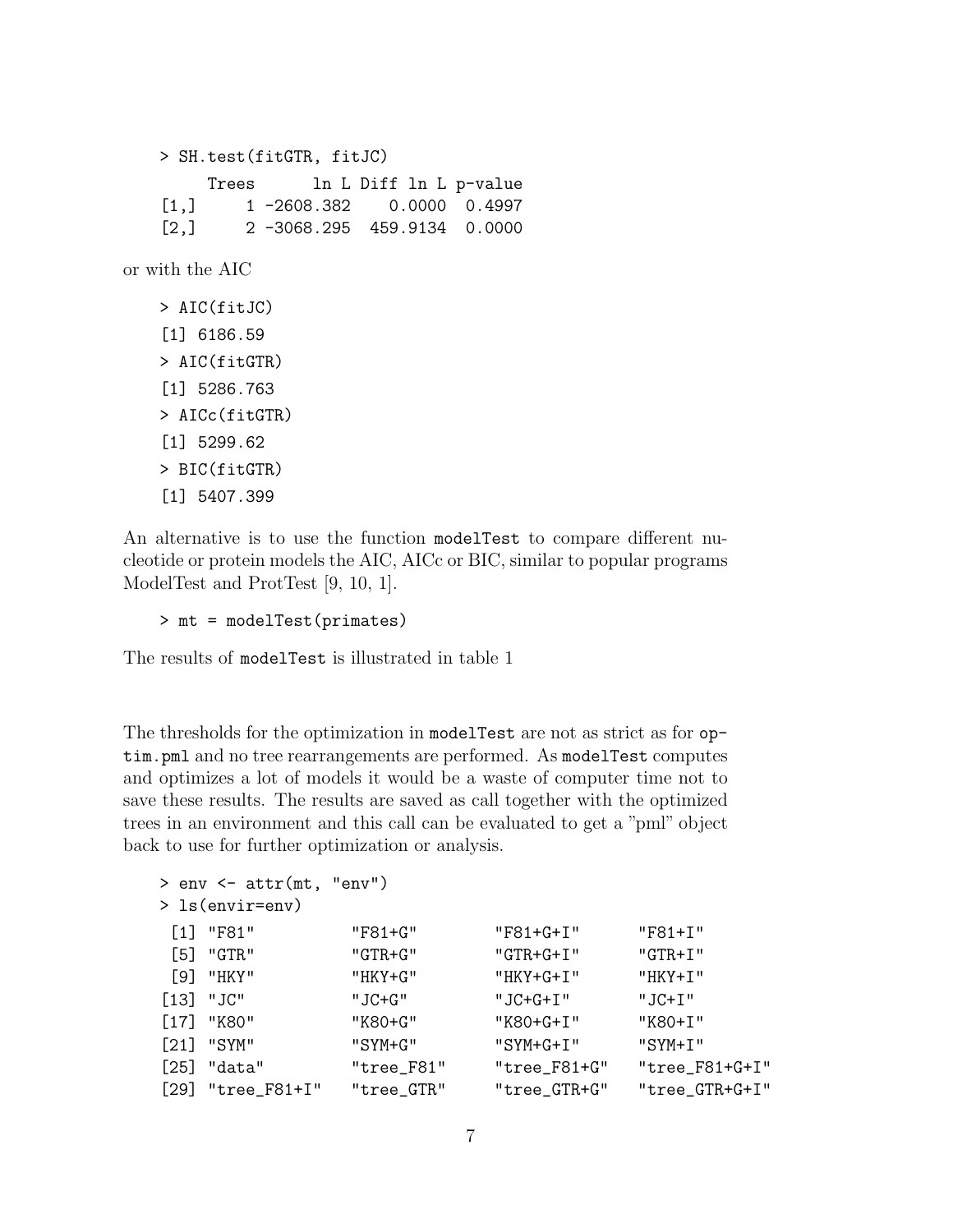| Model         | df    | logLi <sub>k</sub> | <b>AIC</b> | AICw | AICc    | AICcw | <b>BIC</b> |
|---------------|-------|--------------------|------------|------|---------|-------|------------|
| $\rm JC$      | 25.00 | $-3068.42$         | 6186.83    | 0.00 | 6193.15 | 0.00  | 6273.00    |
| $JC+I$        | 26.00 | $-3062.63$         | 6177.26    | 0.00 | 6184.10 | 0.00  | 6266.87    |
| $JC + G$      | 26.00 | $-3066.92$         | 6185.83    | 0.00 | 6192.68 | 0.00  | 6275.45    |
| $JC+G+I$      | 27.00 | $-3062.64$         | 6179.28    | 0.00 | 6186.70 | 0.00  | 6272.35    |
| F81           | 28.00 | $-2918.17$         | 5892.33    | 0.00 | 5900.33 | 0.00  | 5988.84    |
| $F81+I$       | 29.00 | $-2909.12$         | 5876.24    | 0.00 | 5884.85 | 0.00  | 5976.20    |
| $F81 + G$     | 29.00 | $-2912.56$         | 5883.12    | 0.00 | 5891.73 | 0.00  | 5983.07    |
| $F81+G+I$     | 30.00 | $-2908.52$         | 5877.04    | 0.00 | 5886.29 | 0.00  | 5980.44    |
| K80           | 26.00 | $-2952.94$         | 5957.89    | 0.00 | 5964.73 | 0.00  | 6047.50    |
| $K80+I$       | 27.00 | $-2944.51$         | 5943.02    | 0.00 | 5950.43 | 0.00  | 6036.08    |
| $K80 + G$     | 27.00 | $-2944.76$         | 5943.53    | 0.00 | 5950.94 | 0.00  | 6036.59    |
| $K80+G+I$     | 28.00 | $-2942.34$         | 5940.68    | 0.00 | 5948.68 | 0.00  | 6037.19    |
| <b>HKY</b>    | 29.00 | $-2625.04$         | 5308.08    | 0.00 | 5316.70 | 0.00  | 5408.04    |
| $HKY+I$       | 30.00 | $-2621.27$         | 5302.54    | 0.00 | 5311.80 | 0.00  | 5405.95    |
| $HKY + G$     | 30.00 | $-2612.64$         | 5285.28    | 0.18 | 5294.54 | 0.45  | 5388.69    |
| $HKY + G + I$ | 31.00 | $-2612.45$         | 5286.89    | 0.08 | 5296.81 | 0.14  | 5393.74    |
| SYM           | 30.00 | $-2813.90$         | 5687.79    | 0.00 | 5697.05 | 0.00  | 5791.19    |
| $SYM+I$       | 31.00 | $-2811.73$         | 5685.46    | 0.00 | 5695.38 | 0.00  | 5792.31    |
| $SYM+G$       | 31.00 | $-2804.68$         | 5671.36    | 0.00 | 5681.28 | 0.00  | 5778.20    |
| $SYM+G+I$     | 32.00 | $-2804.67$         | 5673.34    | 0.00 | 5683.95 | 0.00  | 5783.63    |
| <b>GTR</b>    | 33.00 | $-2618.62$         | 5303.24    | 0.00 | 5314.57 | 0.00  | 5416.98    |
| $GTR+I$       | 34.00 | $-2613.58$         | 5295.16    | 0.00 | 5307.24 | 0.00  | 5412.35    |
| $GTR + G$     | 34.00 | $-2607.66$         | 5283.33    | 0.47 | 5295.41 | 0.29  | 5400.52    |
| $GTR + G + I$ | 35.00 | $-2607.21$         | 5284.43    | 0.27 | 5297.29 | 0.11  | 5405.06    |

Table 1: Summary table of modelTest

|                                           | $[33]$ "tree $GTR+I"$         | "tree_HKY" | "tree_HKY+G" | "tree_HKY+G+I" |  |  |  |
|-------------------------------------------|-------------------------------|------------|--------------|----------------|--|--|--|
|                                           | [37] "tree_HKY+I"             | "tree_JC"  | "tree_JC+G"  | "tree_JC+G+I"  |  |  |  |
|                                           | $[41]$ "tree_JC+I" "tree_K80" |            | "tree_K80+G" | "tree_K80+G+I" |  |  |  |
|                                           | [45] "tree_K80+I" "tree_SYM"  |            | "tree_SYM+G" | "tree_SYM+G+I" |  |  |  |
|                                           | $[49]$ "tree_SYM+I"           |            |              |                |  |  |  |
| > (fit <- eval(get("HKY+G+I", env), env)) |                               |            |              |                |  |  |  |
| loglikelihood: -2612.446                  |                               |            |              |                |  |  |  |
| unconstrained loglikelihood: -1230.335    |                               |            |              |                |  |  |  |
| Proportion of invariant sites: 0.00269351 |                               |            |              |                |  |  |  |
| Discrete gamma model                      |                               |            |              |                |  |  |  |
| Number of rate categories: 4              |                               |            |              |                |  |  |  |
| Shape parameter: 2.123698                 |                               |            |              |                |  |  |  |
|                                           |                               |            |              |                |  |  |  |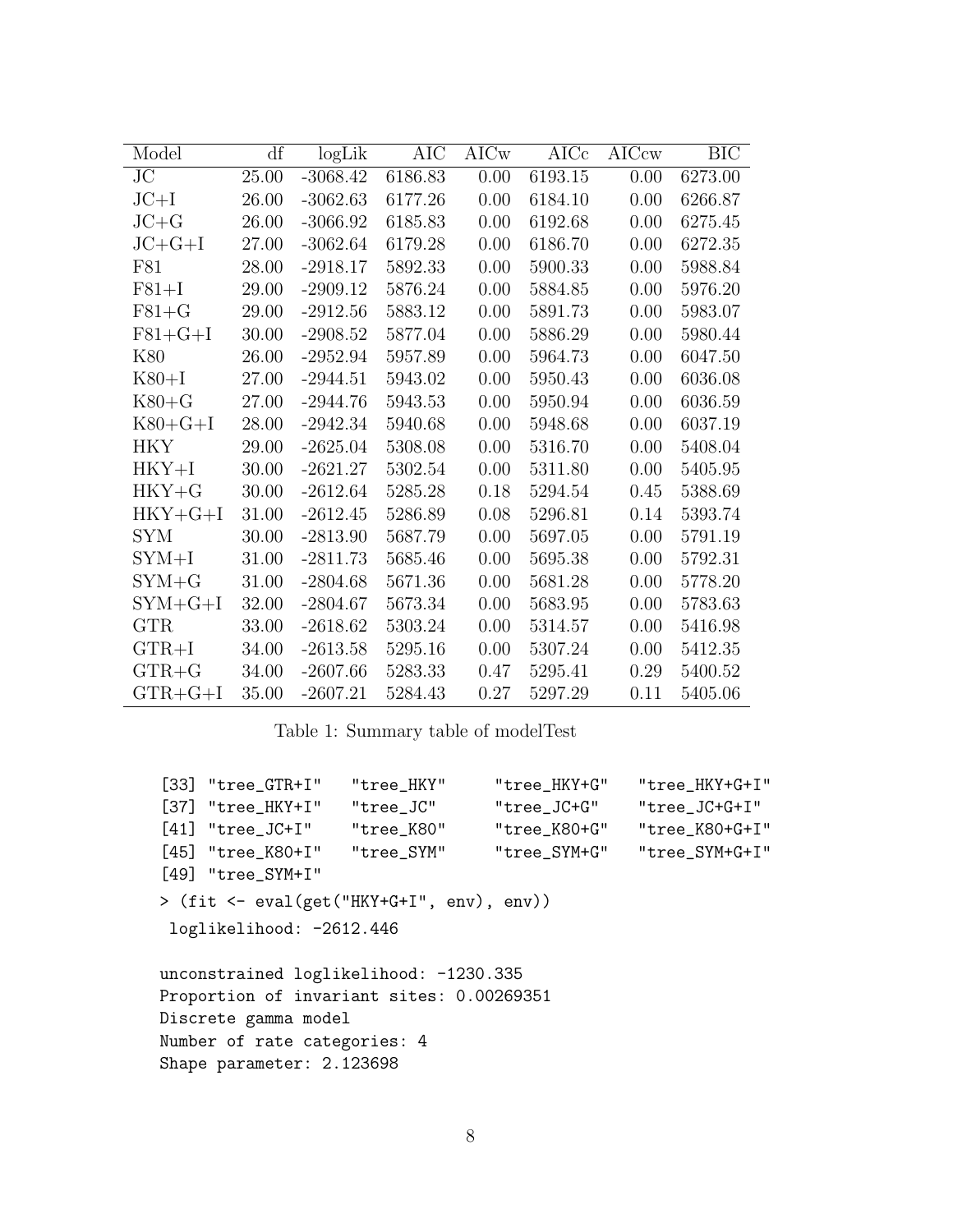```
Rate matrix:
        a c g t
a 0.00000 1.00000 56.02004 1.00000
c 1.00000 0.00000 1.00000 56.02004
g 56.02004 1.00000 0.00000 1.00000
t 1.00000 56.02004 1.00000 0.00000
Base frequencies:
0.4205044 0.3622272 0.0438954 0.1733729
```
At last we may want to apply bootstrap to test how well the edges of the tree are supported:

```
> bs = bootstrap.pml(fitJC, bs=100, optNni=TRUE,
+ control = pml.control(trace = 0))
```
Now we can plot the tree with the bootstrap support values on the edges and also look at consensusNet to identify potential conflict.

```
> par(mfrow=c(2,1))> par(max=c(1,1,3,1))> plotBS(midpoint(fitJC$tree), bs, p = 50, type="p")
> title("a)")
> cnet <- consensusNet(bs, p=0.2)
> plot(cnet, "2D", show.edge.label=TRUE)
> title("b)")
```
Several analyses, e.g. bootstrap and modelTest, can be computationally demanding, but as nowadays most computers have several cores one can distribute the computations using the *multicore* package. However it is only possible to use this approach if R is running from command line  $(\text{``}X11\text{''})$ , but not using a GUI (for example "Aqua" on Macs) and unfortunately the multicore package does not work at all under Windows.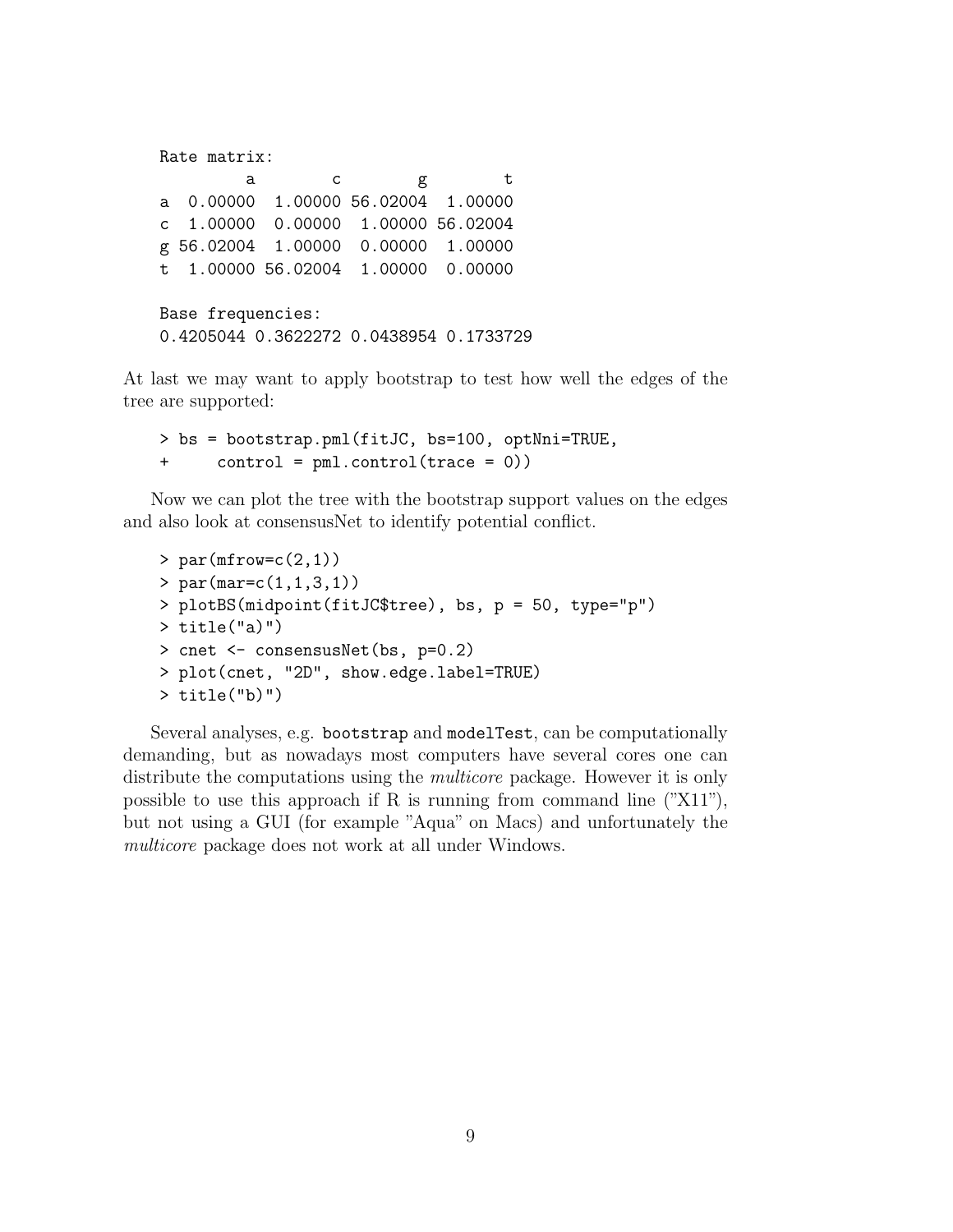

Figure 2: a) Unrooted tree (midpoint rooted) with bootstrap support values. b) ConsensusNet from the bootstrap sample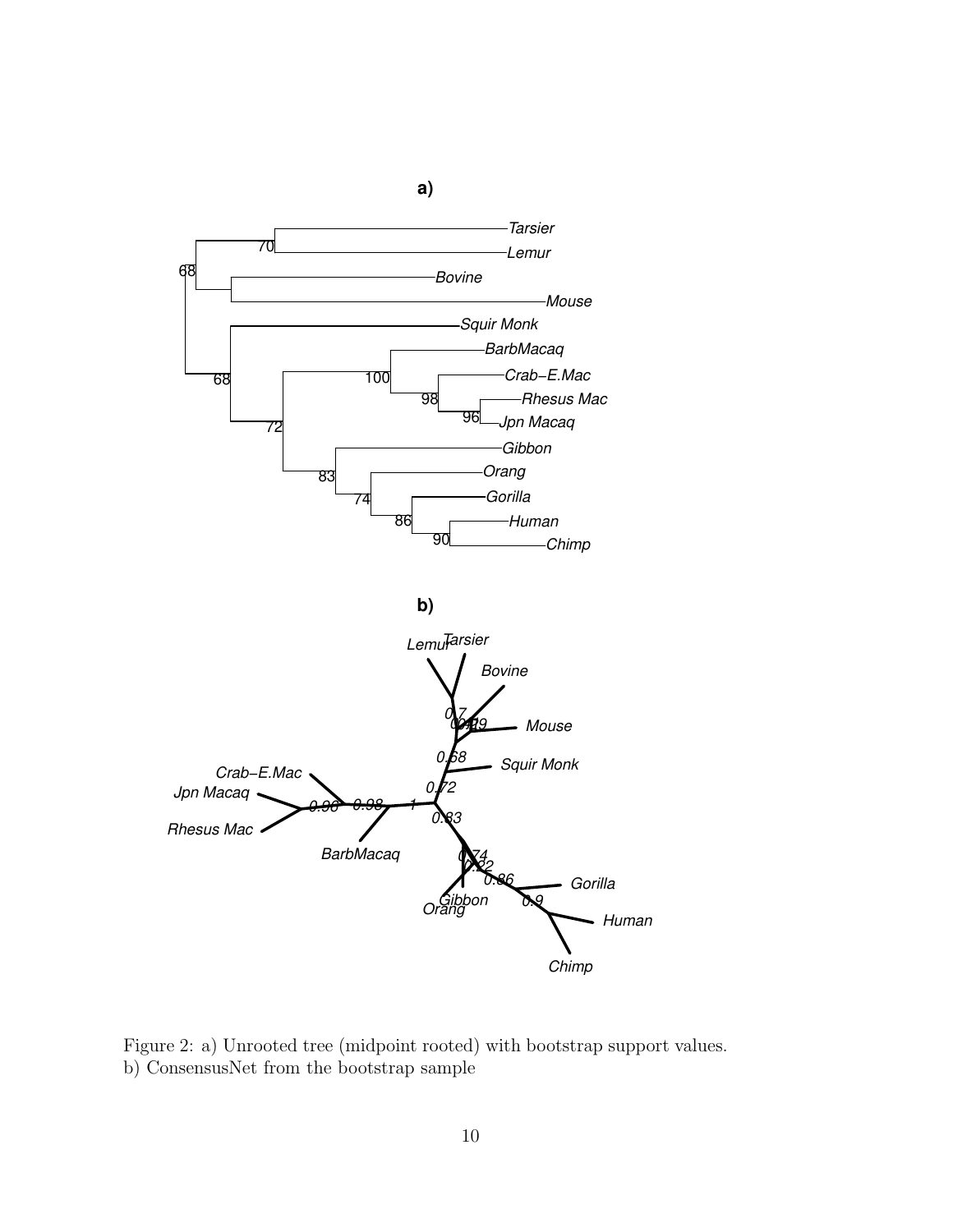# 6 Appendix: Standard scripts for nucleotide analysis

Here we provide two standard scripts which can be adapted for the most common tasks. Most likely the arguments for read.phyDat have to be adapted to accommodate your file format. Both scripts assume that the multicore package works on your platform, see comments above.

```
library(phangorn)
file="myfile"
dat = read.phyDat(file)
dm = dist.m1(data, "F81")tree = NJ(dm)# as alternative for a starting tree:
tree <- pratchet(dat) # parsimony tree
tree <- nnls.phylo(tree, dm) # need edge weights
# 1. alternative: quick and dirty: GTR + G
fittStart = pml(tree, dat, k=4)fit = optim.pml(fitStart, model="GTR", optGamma=TRUE, rearrangement="stochastic")
# 2. alternative: preper with modelTest
mt <- modelTest(dat, tree=tree, multicore=TRUE)
mt[order(mt$AICc),]
# choose best model from the table according to AICc
bestmodel <- mt$Model[which.min(mt$AICc)]
env = attr(mt, "env")fitStart = eval(get("GTR+G+I", env), env)
# or let R search the table
fitStart = eval(get(bestmodel, env), env)
# equivalent to: fitStart = eval(get("GTR+G+I", env), env)
fit = optim.pml(fitStart, rearrangement = "stochastic",
     optGamma=TRUE, optInv=TRUE, model="GTR")
bs = bootstrap.pml(fit, bs=100, optNni=TRUE, multicore=TRUE)
```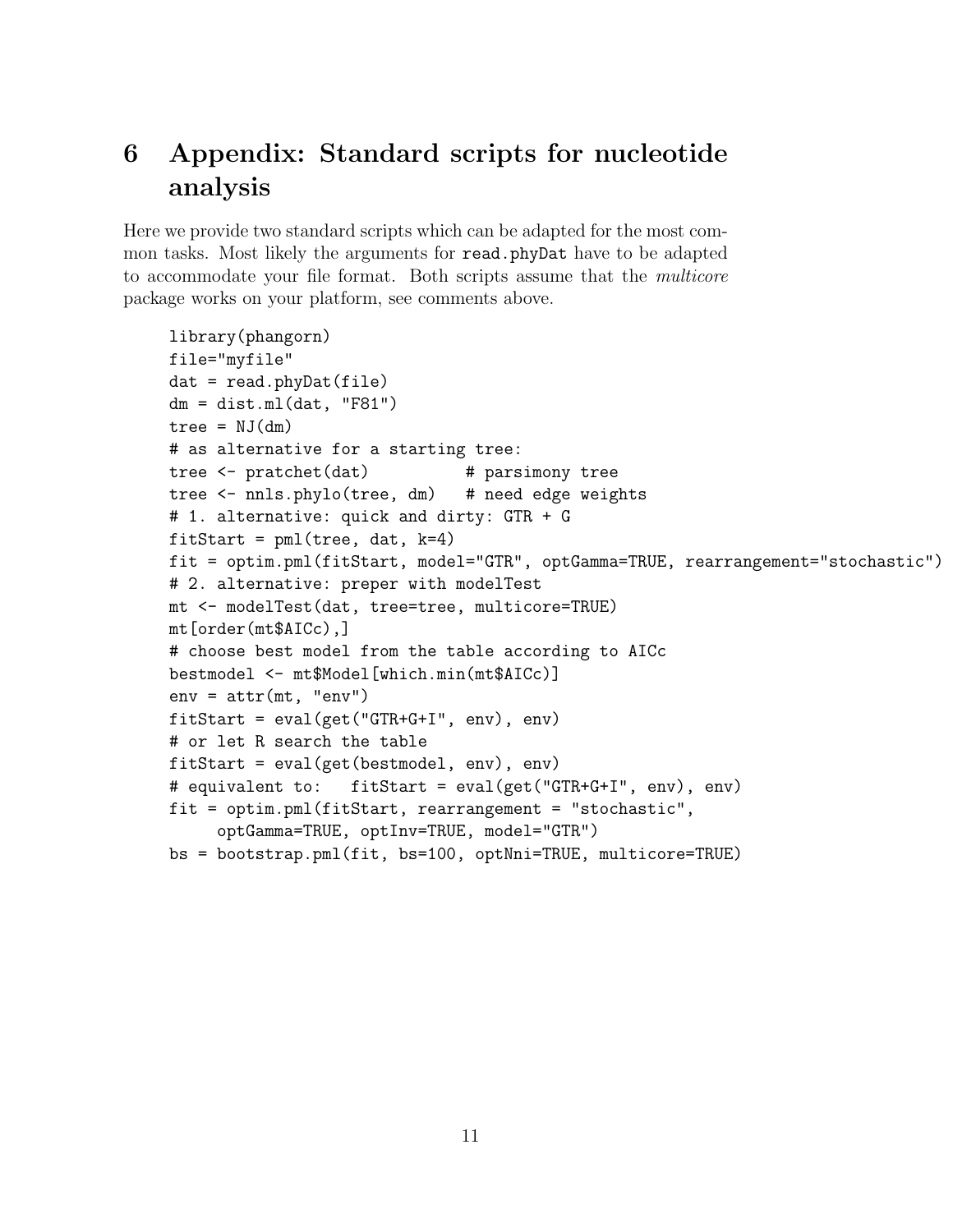# 7 Appendix 2: Standard scripts for amino acid analysis

You can specify different several models build in which you can specify, e.g. "WAG", "JTT", "Dayhoff", "LG". Optimizing the rate matrix for amino acids is possible, but would take a long, a very long time and you will need to have a large alignement to estimate all the parameters. So make sure to set  $optBf=FALSE$  and  $optQ=FALSE$  in the function  $optim.pml$ , which is also the default.

```
library(phangorn)
file="myfile"
dat = read.phyDat(file, type = "AA")
dm = dist.ml(dat, model="JTT")
tree = NJ(dm)# parallel will only work safely from command line
# and not at all windows
(mt <- modelTest(dat, model=c("JTT", "LG", "WAG"),
    multicore=TRUE))
# run all available amino acid models
(mt <- modelTest(dat, model="all", multicore=TRUE))
fitStart = eval(get(mt$Model[which.min(mt$BIC)], env), env)
fitNJ = pml(tree, dat, model="JTT", k=4, inv=.2)fit = optim.pml(fitNJ, rearrangement = "stochastic",
     optInv=TRUE, optGamma=TRUE)
fit
bs = bootstrap.pml(fit, bs=100, optNni=TRUE, multicore=TRUE)
```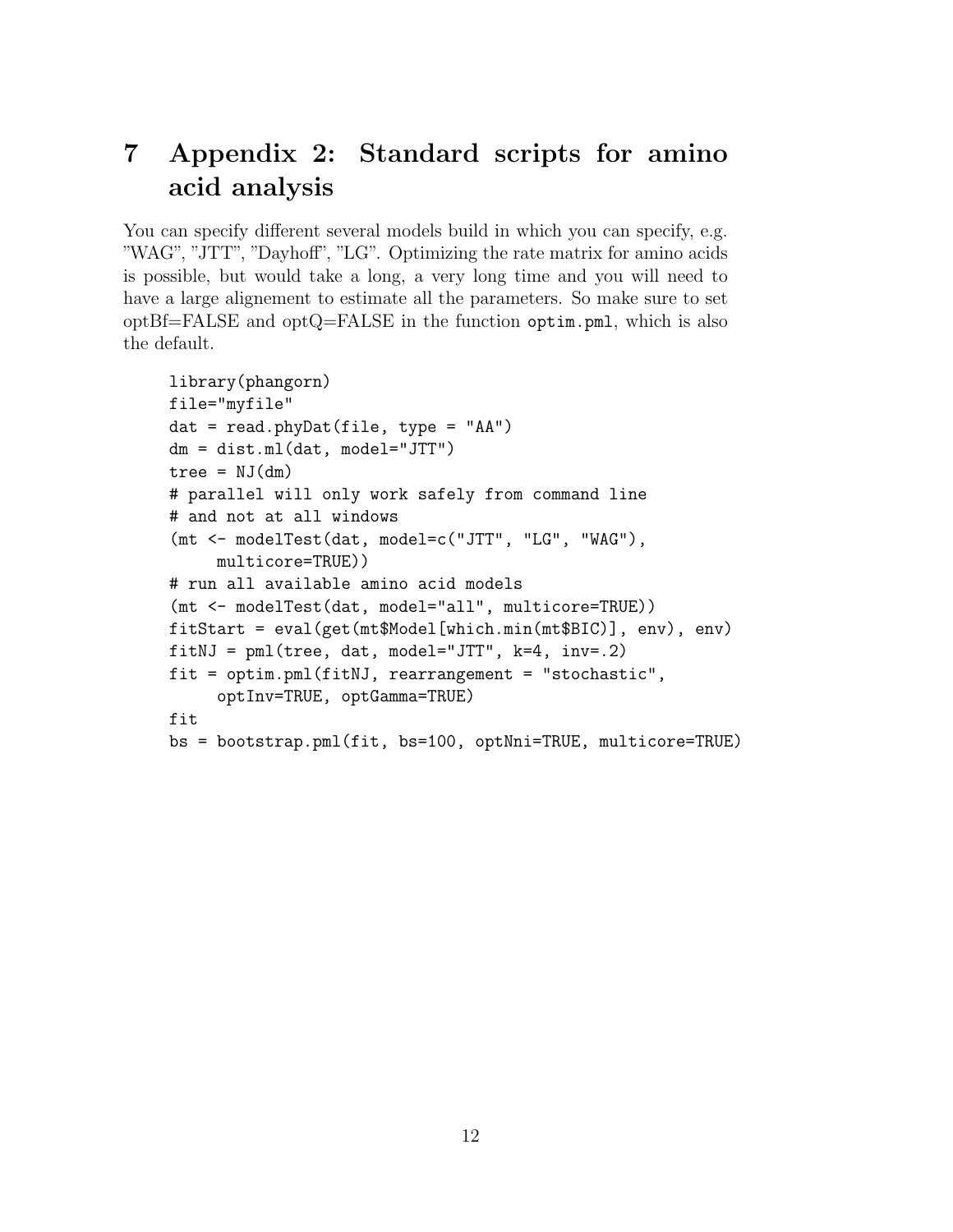### References

- [1] Federico Abascal, Rafael Zardoya, and David Posada. Prottest: selection of best-fit models of protein evolution. Bioinformatics, 21(9):2104–2105, 2005.
- [2] Joseph Felsenstein. Evolutionary trees from dna sequences: a maxumum likelihood approach. Journal of Molecular Evolution, 17:368–376, 1981.
- [3] Joseph Felsenstein. Inferring Phylogenies. Sinauer Associates, Sunderland, 2004.
- [4] M.D. Hendy and D. Penny. Branch and bound algorithms to determine minimal evolutionary trees. Math. Biosc., 59:277–290, 1982.
- [5] Lam-Tung Nguyen, Heiko A. Schmidt, Arndt von Haeseler, and Bui Quang Minh. Iq-tree: A fast and effective stochastic algorithm for estimating maximum-likelihood phylogenies. Molecular Biology and Evolution, 32(1):268–274, 2015.
- [6] K. Nixon. The parsimony ratchet, a new method for rapid rarsimony analysis. Cladistics, 15:407–414, 1999.
- [7] E. Paradis, J. Claude, and K. Strimmer. APE: Analyses of phylogenetics and evolution in R language. Bioinformatics, 20(2):289–290, 2004.
- [8] Emmanuel Paradis. Analysis of Phylogenetics and Evolution with R. Springer, New York, second edition, 2012.
- [9] D. Posada and K.A. Crandall. MODELTEST: testing the model of DNA substitution. Bioinformatics, 14(9):817–818, 1998.
- [10] David Posada. jModelTest: Phylogenetic model averaging. Molecular Biology and Evolution, 25(7):1253–1256, 2008.
- [11] N. Saitou and M. Nei. The neighbor-joining method a new method for reconstructing phylogenetic trees. Molecular Biology and Evolution, 4(4):406–425, 1987.
- [12] Klaus Peter Schliep. phangorn: Phylogenetic analysis in R. Bioinformatics, 27(4):592–593, 2011.
- [13] H. Shimodaira and M. Hasegawa. Multiple comparisons of loglikelihoods with applications to phylogenetic inference. Molecular Biology and Evolution, 16:1114–1116, 1999.